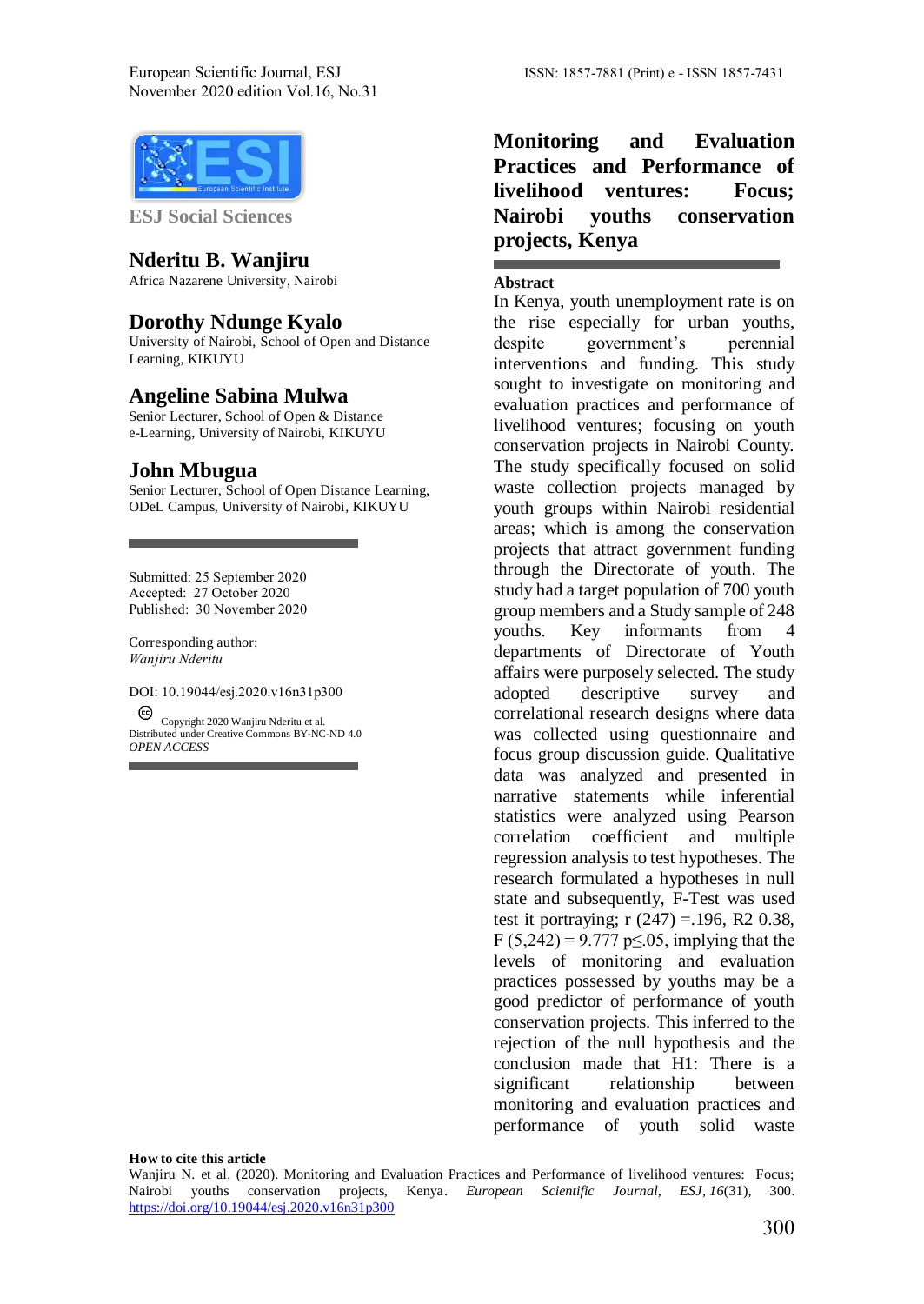management projects in Nairobi County. The study findings provided the evidence that the level of performance increases as monitoring and evaluation practices intensifies. The researcher recommends a Policy action by government to incorporate youths to obtain and nature monitoring and evaluation skills through industrial attachments in National and

County entities dealing with conservation projects; to enhance gainful youth conservation projects.

**Subject:** Waste Management

**Keywords:** Monitoring and evaluation practices, Livelihood projects, solid waste management projects, performance of youth conservation project

## **Introduction**

Global youth unemployment rate currently stands at 13%, (ILO, 2018). Kenya's population is reported to comprise of 75 percent youth with overall youth unemployment rate reported at 7.4 percent by the end of the year 2019 (Awiti, 2016). Environment offers context for alienated youth, towards reengaging in gainful conservation projects that improves their livelihoods (Achankeng, 2003). This would gainfully benefit the bulging number of jobless youths, particularly low-income urban youth; to enable them find positive and meaningful ways to engage in conservation projects by reducing the amount of solid waste that has been dumped or burnt while creating meaningful jobs that can improve their livelihoods (ILO, 2017

Monitoring and evaluation (M&E) is increasingly becoming an essential program management tool. This study consequently alludes to post positivism and critical postmodernism perspectives in support of different M&E constructivist philosophies (Connell, JP, Kubisch, 1998). It explores monitoring and evaluation practices based on axiological and ontological assumptions of cultural responsive approaches that demonstrates how well youth connects with conservation livelihood projects. Monitoring involves a systematic collection of information about activities while evaluation is an assessment of characteristics and results of projects or programmes to make judgment on whether to improve, inform decisions and increase the understanding of the programs processes (Patton, 2008).

These various definitions depicts M&E as an ongoing process mainly based on the set targets and planned activities in the course of the planning stage of work. Various agencies (The UN in particular) have established fullfledged M & E departments and legal or regulatory frameworks for regular M&E execution of projects that are donor funded on the backdrop of stringent regulations to achieve purposed socio economic development in target beneficiary communities. There is an increase in the amount of systematic attention and study being applied to the field of monitoring and evaluation (M&E) both internationally and country specific today; save Kenya. This is a very interesting and exciting development as the practice of M&E can contribute to sound governance in a number of ways: improved evidence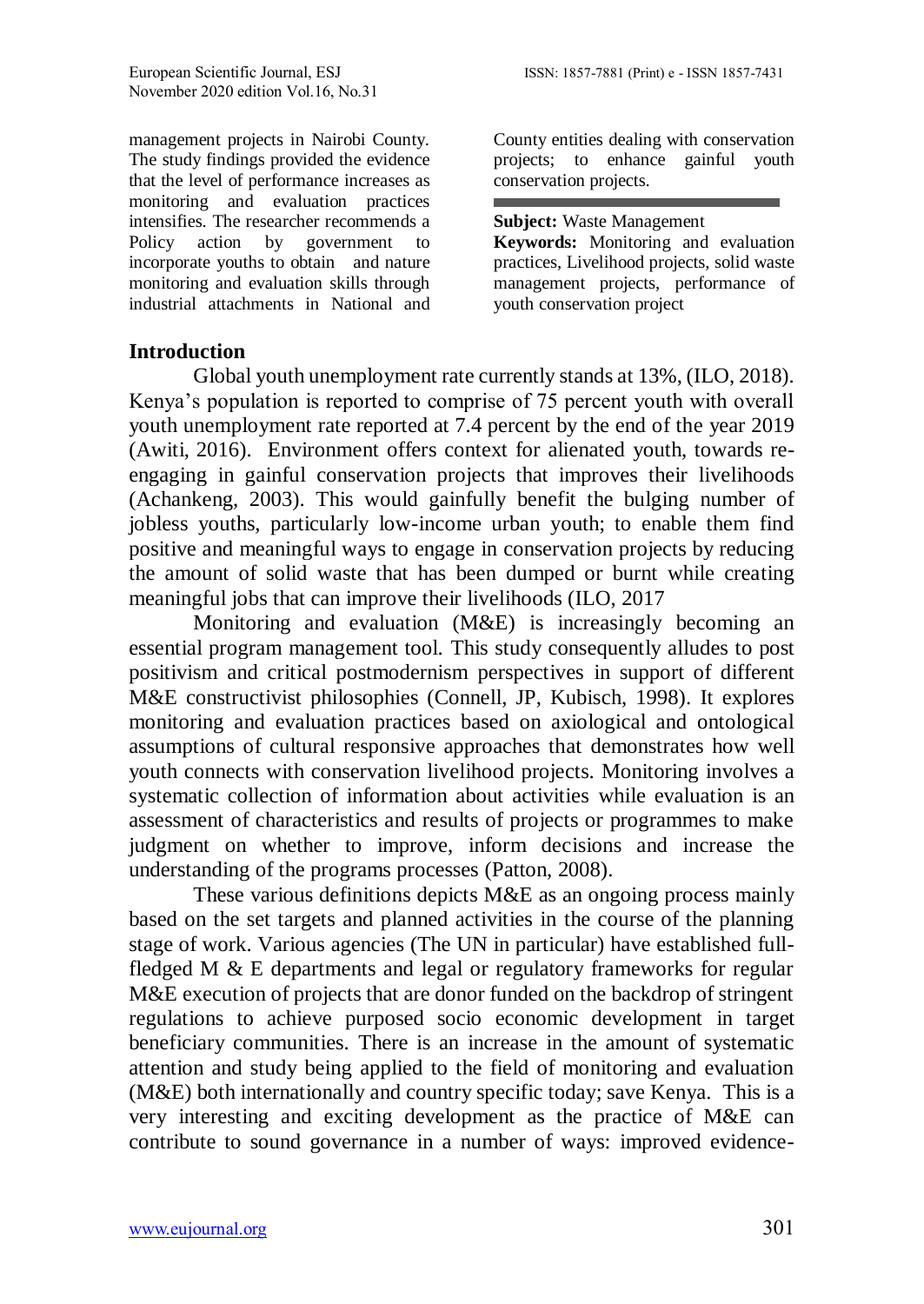based policy making (including budget decision making), policy development, management, and accountability (Nyonje, Ndunge, & Mulwa, 2012).

Conservation projects, save solid waste management has become a source of income generation activity for urban youth as a platform for engaging with the broader politics of basic services that address the challenges of upsurge unemployment rate (Okot-Okumu, 2017). Scanty information is available on waste management in Nairobi, though it is reported that youth play a bigger role in assortment of solid waste management within Nairobi residential areas than the municipal government, (Odour, 2017). These are registered youth groups who are primarily waste pickers who provide residential door-to-door solid waste collection business services. Conservation livelihood ventures are designed to improve youths quality of life by improving their inclusion capacity to participate fully in all levels of social, economic and political activities, including improved physical well-being and access to social amenities and services through income generating activities for youth empowerment; equity issues and alleviating poverty that leads to ennui-; state of hopelessness among the youth (UNESCO, 2013).

## **Objective of the Study**

The study was guided by the following objective: To examine how monitoring and evaluation practices effect performance of youth conservation livelihood projects in Nairobi County, Kenya.

# **Research Question**

The study sought and answered the following research question: How does monitoring and evaluation practices effect performance of youth conservation livelihood projects in Nairobi County, Kenya?

# **Research Hypothesis**

The study tested the following research hypothesis: H0: There is no significant relationship between monitoring and evaluation practices and performance of youth conservation livelihood projects in Nairobi County, Kenya.

# **Literature Review**

In the last two decades, monitoring and evaluation literature reflects increasing attention to culture and cultural contexts; looking through the lens that judges the standards in to which outcomes are considered as real project outcomes, what values support the monitoring and evaluation practice and the measures of knowledge gained (Bagele, et.al., 2016). Monitoring and evaluation as a social learning intervention theory in this study context expounds largely on human behavior in terms of continuous reciprocal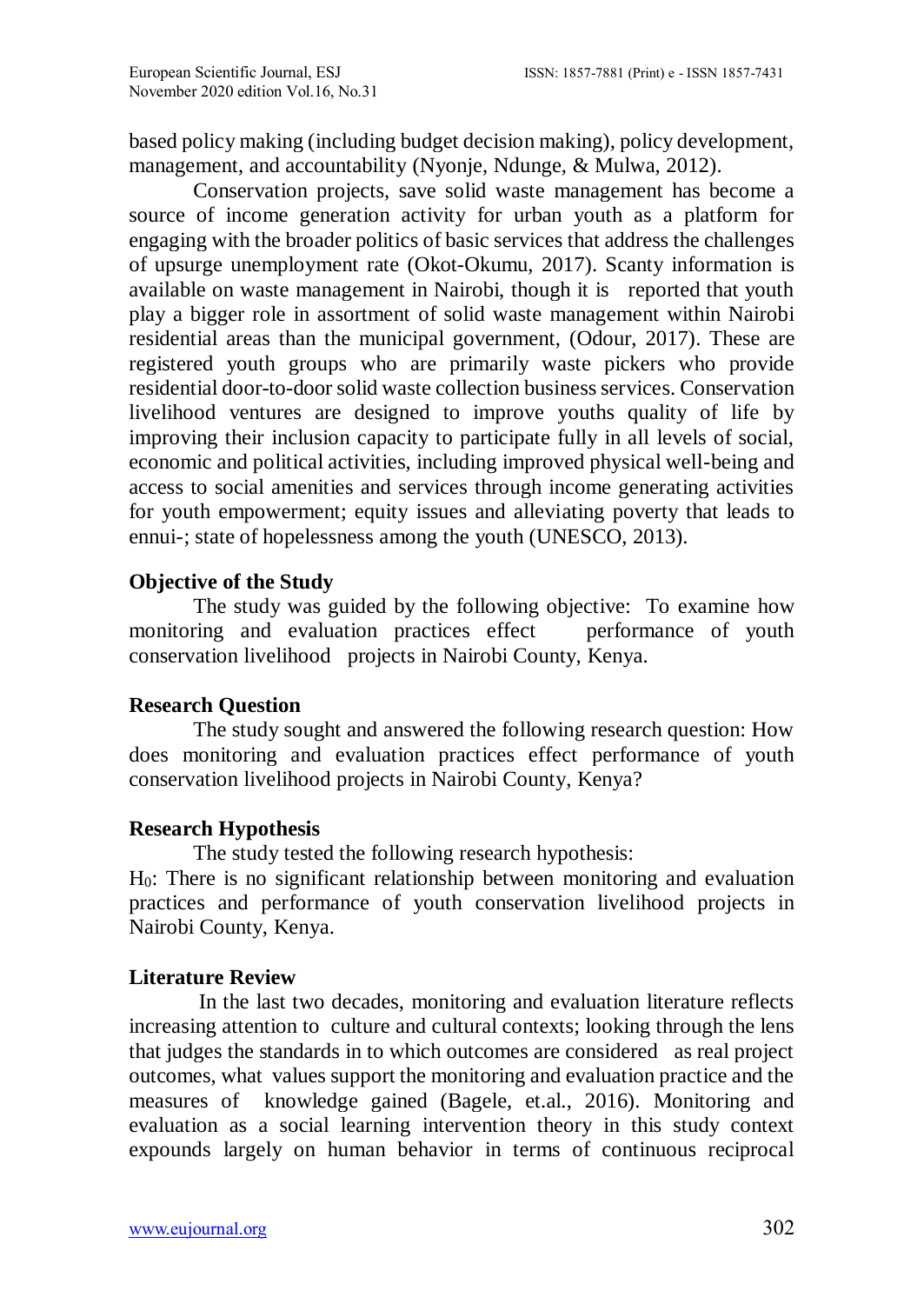interaction between cognitive behavior and conservation influences (Patton, 2010). Data sources are the documentation tools, and locations for information that shows progress on youth conservation projects that include pre-posttests scores, program records (formative evaluation documents such as assessment reports), records from other Youth conservation livelihood projects stakeholders, and observations such as during focus groups discussions, interviews, or the conservation project itself (Villard, 2010).

In Nairobi, 45 percent of waste is managed by unemployed youth. (NEMA, 2015). Youth conservation government funded projects entails the involvement of unemployed young people in activities which have provision of conservation service that benefits the community with opportunities for personal development, accredited training and exit opportunities (Oduor, 2017). Registered youth groups in Nairobi engage in solid waste management projects, through garbage collection activities in varied residential zones which are categorized as government Youth conservation livelihood funded projects. They also collect various materials, recycle and re-sell them to improve their livelihood (YEDF, 2016). Monitoring and evaluation practices is therefore an effective process of facilitating data use for youth solid waste management processes, using culturally responsive monitoring and evaluation practices associated with assessment of waste management projects outcomes and impacts, analysis of processes, cost-effectiveness, implementation, and underlying theories of change, among other components of interest.

Dissemination of evaluation report involves the process of communicating either the procedures or the lessons learned from an evaluation in a consistent, unbiased, and timely manner (Carson-Cheng, and Jones, 2013), purpose being to ensure that utility by the potential evaluation users who are the youths group members, beyond those that have been involved in the evaluation process, are aware of the evaluation findings, conclusions and recommendations made. Monitoring leveraging technology entails mobile and social media applications to collect data; including use of geographic information system (GIS) technology (Carson-Cheng, and Jones, 2013), to map youth conservation projects. Adequate monitoring and evaluation practices ensures that effective information gathering procedures are chosen or often developed and implemented to ensure that the interpretation arrived at is valid for the intended use by project teams. (Rist, Bolly, and Martin, 2012). Data collected, processed, and reported in an evaluation should be systematically reviewed and any errors found should be corrected (Nyonje, Ndunge, and Mulwa, 2012).

Incentives during youth interventions evaluation findings to boost utility entails dissemination in detailed documented reports, stakeholders' workshops, news releases, press conferences and seminars, or social media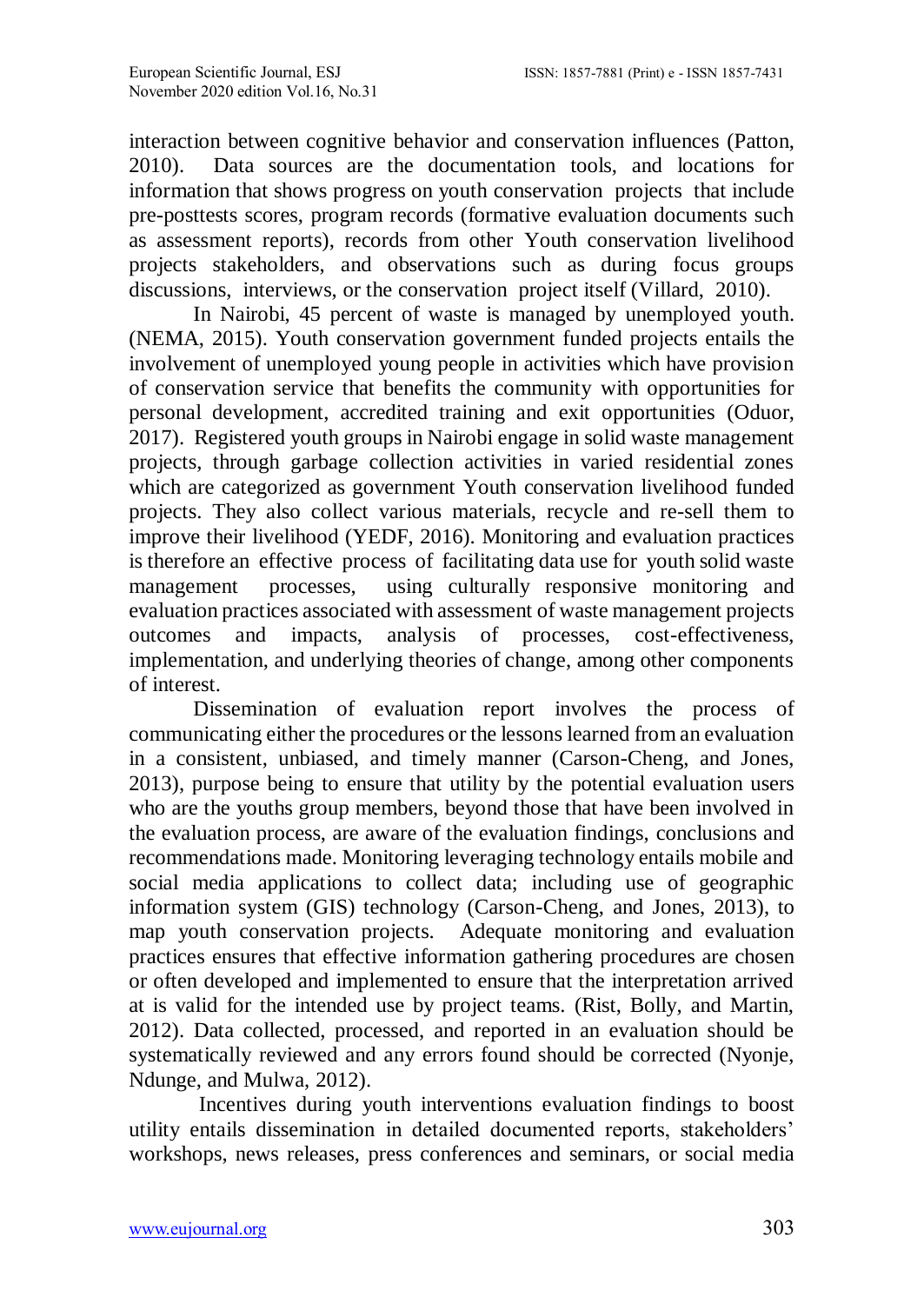communication. Application of evaluation results may include demonstrations through apparentiship in the industry (Kathryn, Hatry and Joseph, 2015). Studies that are carried out in Kenya shows that quite a number of youth livelihood ventures have been successful, especially various conservation projects in previous years that addressed the challenge of youth employment through adopting an Entrepreneurship Training Manual to facilitate youths conservation projects; through Youth Enterprise Development Fund loans (YEDF). *Uwezo* Fund loans (Government Youth funding Agency) funds solid waste management interventions including other youth conservation projects. On the other hand, several projects in Kenya have been informally cited as failed projects; meaning that they did not achieve the desired success. A significant share of the failed projects are government funded and donor funded, which usually undergo through heavy presence of monitoring and evaluation activities embedded on legal and donor requirement (Directorate of Youth, 2016)

The paradox in this study review is, despite a consensus among scholars that proper project monitoring and evaluation practices leads to project success, there are still cases of failing youth conservation projects in Kenya (Ochieng, Chepkuto, Tubey, and Kuto, 2012). Performance of many of the youth conservation projects in Kenya is inadequate, thus, alleviating poverty that leads to ennui-; state of hopelessness among the youth (UNESCO, 2013). This is irrespective of government funding, save Nairobi County which has more youths accessing government projects funding and training aggravated by proximity (Afon, 2012). The contest under this study was to investigate whether youth groups were engaging with the process of monitoring and evaluation as "researchers of their personal continuous practice" not as "mere data collectors". It therefore sought to investigate on the missing links leading to poor performance of youth groups' government funded conservation projects.

## **Theoritical Framework**

Theory of Change is basically a comprehensive description and illustration of how and why a desired change is expected to happen in a particular context (Gujit, 2013). Theory of change in this research context is predominantly focused on assumptions that are anticipated to improve the already existing youth entrepreneurship manual for projects implementation into a more innovative design. The theory of change approach is by first identifying the desired long-term goals and then working backwards thus identifying all the awareness (outcomes) that must be in place (and how these may be related to one another causally) for the goals to occur (Brest, 2010). It is articulated in this study context by mapping out monitoring and evaluation practices to provide the basis for identifying the type of activity or intervention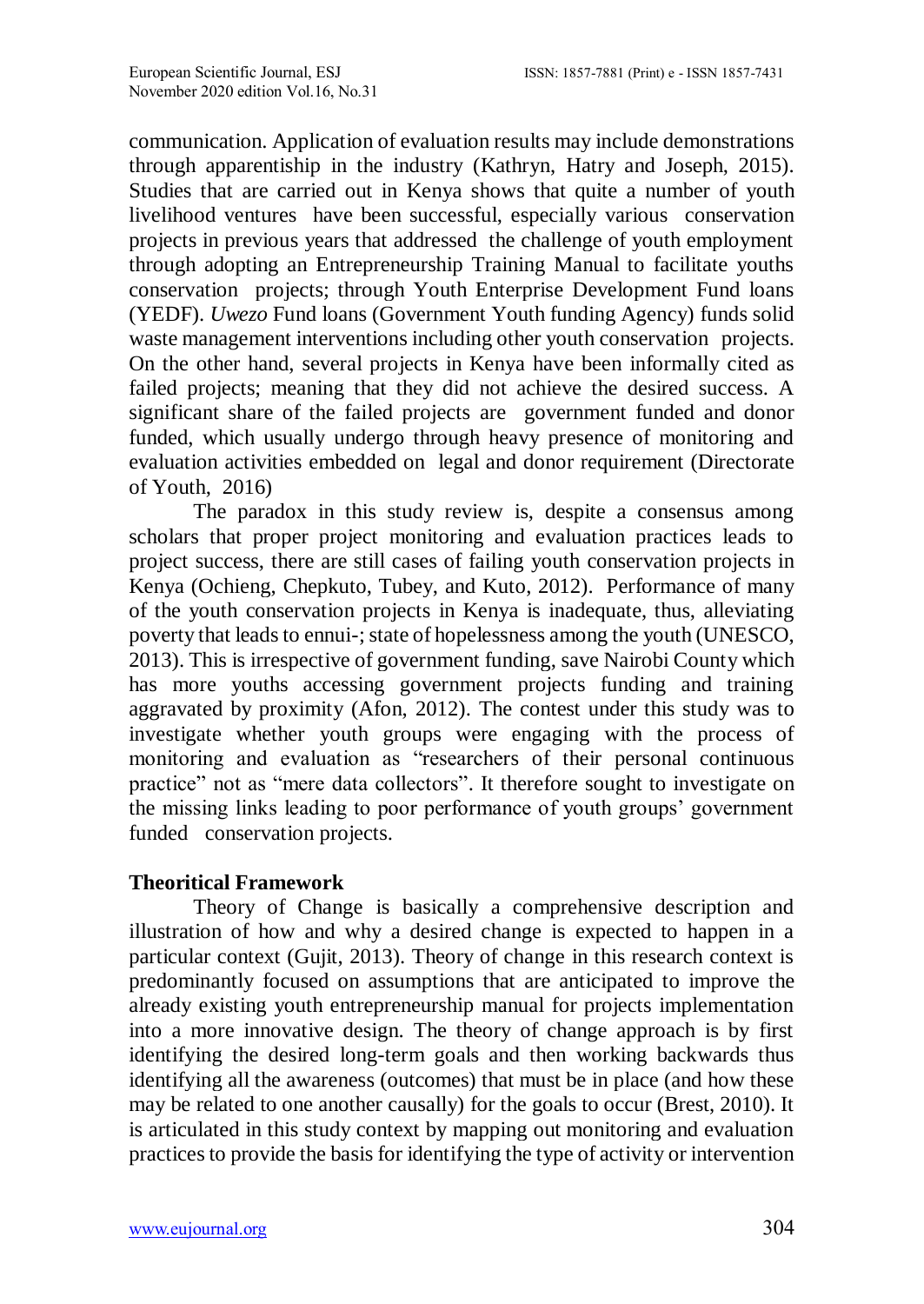that may lead to performance outcomes for achieving the long-term goal; which includes the performance of youth solid waste management projects.

Through this approach, the precise link between activities, out puts, outcome and impacts that anticipated to lead to achievement of the long-term goals may be fully understood (Patton, 2010). The assumption of monitoring and evaluation of projects complexity theory of change is that it elaborates the design of the evaluation process to respect and protect the rights and welfare of the beneficiaries of a given intervention; including the ethical mandates of evaluators (Carol, 1995). This approach is assumed to lead to better evaluation, credibility of the findings, making it possible to measure progress indicators on achievement of future longer-term goals towards performance of youth conservation projects.

Research shows that the theory of change also expounds on evaluation ethics, like conflict of interest by evaluators to avoid compromising the evaluation processes and results. This includes evaluator's allocation and expenditure of resources that should reflect sound accountability procedures that are prudent and ethically responsible on expenditures (Lisa and Phillips, 2013).

The diversity of views derived through the theory of change links to the purpose of the this study in terms of youth cognitive aspects, and a value systems livelihood ventures towards the delineation of innovative solutions to youth conservation projects.

## **Conceptual Framework**

This study was guided by the following conceptual framework that shows diagrammatized representation of the relationship between the variables. This is shown in Figure 1.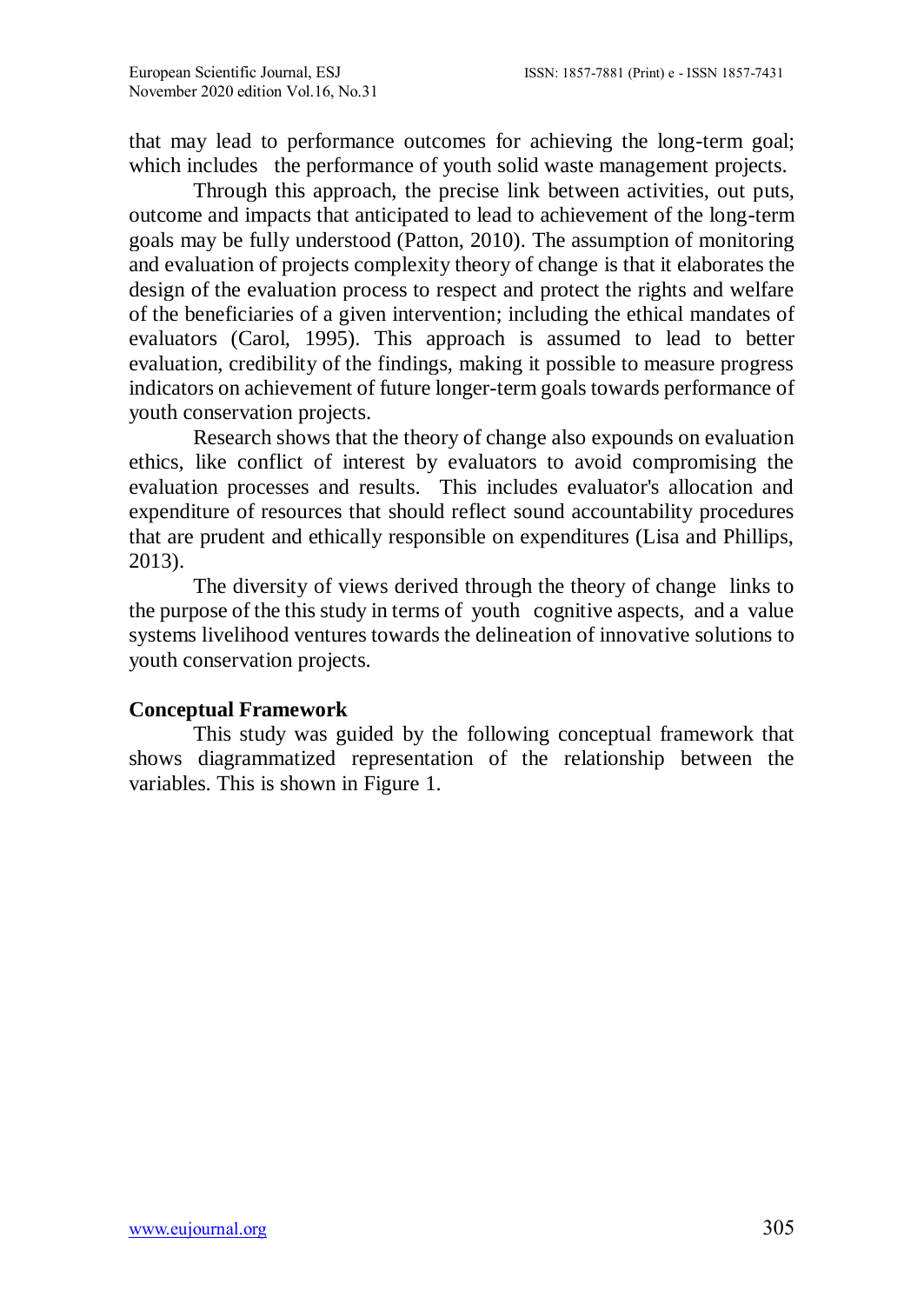

**Figure 1:** Conceptual framework on project management skills, monitoring and evaluation practices, and performance of youth environmental projects

# **Research Methodology Research paradigm and design**

The study used descriptive research and exploratory research designs. The research design enabled the collected information to be statistically inferred on the respondents. The study involved Participatory Action Research

**.**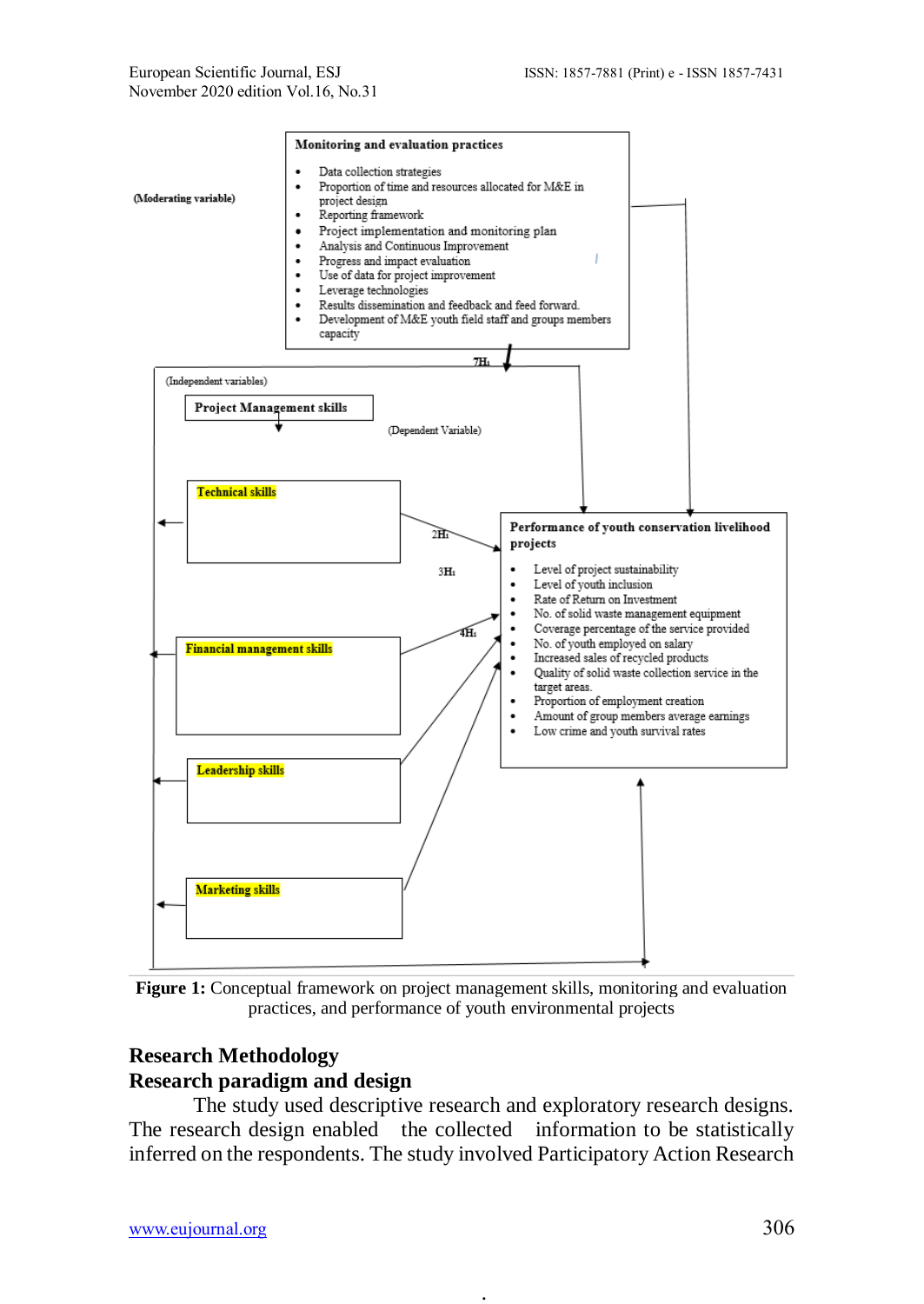(PAR) approach which is a democratic process concerned with developing practical knowing and understanding based on emulated culture and values in the pursuit of worthwhile human purposes, grounded in a participatory worldview (McNamara, 2009). This allowed the researcher to provide deep insight into set study, as well as allowing more opportunities for the researcher to study innovative monitoring and evaluation practices prone to improving the performance livelihood projects.

# **Study Population**

The study population was 700 youth groups members who included the urban youths in Nairobi County engaged in government funded solid waste management projects, drawn from the seventeen sub counties in Nairobi County.

## **Sample size**

The sample size in this study was a selected representative sample from the accessible population to be studied and inference made to the larger population which was obtained using the Krejcie and Morgan table (1970). The sample size of 248 youths and sample strata table was calculated using proportionate Yamane method; (x/700\*248); while the actual respondents from the number of youth members per group was homogenously selected using simple random sampling.

## **Data Collection and administration**

Data was collected using questionnaire guide and an interview guide. The questionnaire guide was a list of standard questions to gather both qualitative and quantitative information from the scope of study using both open and close - ended questions. Open ended questions enabled the respondents to complete the questionnaire in their own views. Data was administered through Nairobi Sub County Officers in charge of the Youth conservation livelihood groups in Nairobi County using a list of youths from the sampled groups. Data collection process was expedited through holding youth group sites meetings with the respondents that enabled the researcher to administer the questionnaire through face to face interaction during the site visits. The researcher also conducted in-depth interviews through group discussions to garner empirical data from the respondents who were the heads of departments in the Directorate of Youth.

# **Validity and reliability of the Instrument**

The researcher validated the research instruments through the assessment of validity which was subjected to a judgmental approach by the researcher's peers as recommended by Rist, 2012, for assessment to ensure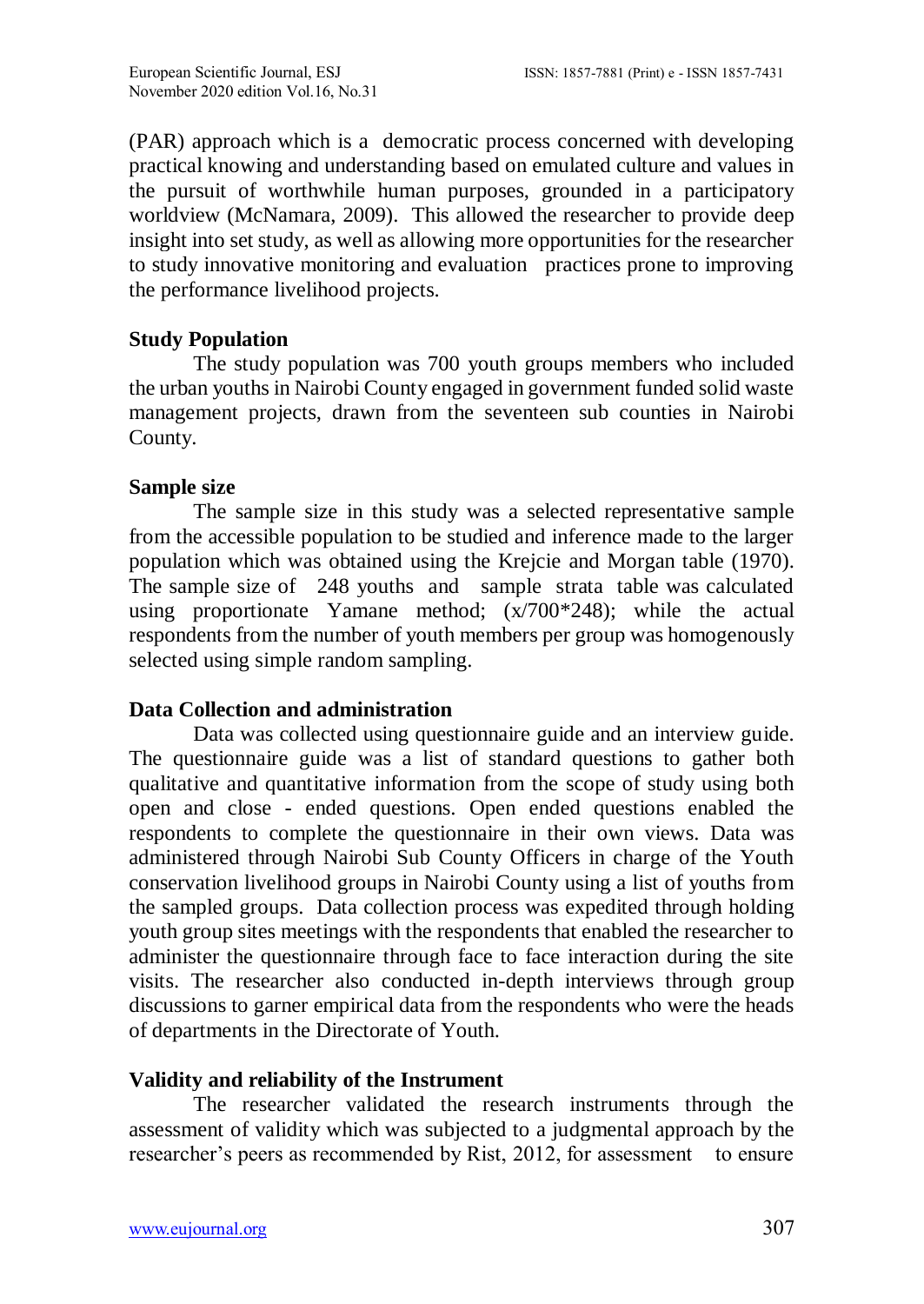that it included all the items that were necessary and eliminating detrimental items to a particular construct domain. To test reliability, 10 percent (Patton, 2008), twenty (25) respondents from the sample size were administered to the questionnaire. They were not involved in the actual research groups and they were excluded from final analysis. The researcher determined the internal consistency of Likert scale items using Cronbach's Alpha (Lee Cronbach's in 1951) at a score of between zero and one, with 0.7 generally accepted as a sign of acceptable reliability.

### **Data presentation Method**

Data was presented by use of figures and tables which was a clear representation of monitoring and evaluation practices and Performance of Youth conservation livelihood ventures: Focus, Nairobi youth conservation projects, Kenya.

## **Data analysis**

Preliminary data was edited, coded, cleansed and rechecked to minimize data entry errors. Qualitative data was analyzed and presented verbally based on themes, while quantitative data was analyzed descriptively using percentage frequencies, mean, and standard deviation. Inferentially, Pearson correlation coefficient and simple linear regression analysis was used to test hypotheses  $P = \beta 0 + \beta 1 X1 + \epsilon$  where;  $\beta 0$  and  $\beta 1$  are constant/ regression parameters, X1 is the predictor variable (M&E Practices) and  $\varepsilon$  is the error term. T-test was used as a tool of analysis to test for significance level at 0.05 on the null hypothesis.

## **Results of the Study**

## **Monitoring and Evaluation Practices and performance of Youth conservation livelihood Projects**

This variable measured the extent to which monitoring and evaluation practices influenced the performance of youth conservation livelihood projects. In order to achieve this, the respondents were asked to give their options based on their level of agreements or disagreements based on a Likert scale in which a numerical scale of 1-5 was provided where 1=strongly Disagree, 2=Disagree, 3=Neutral, 4=Agree and 5=Strongly Agree. The results were presented in Table 1.1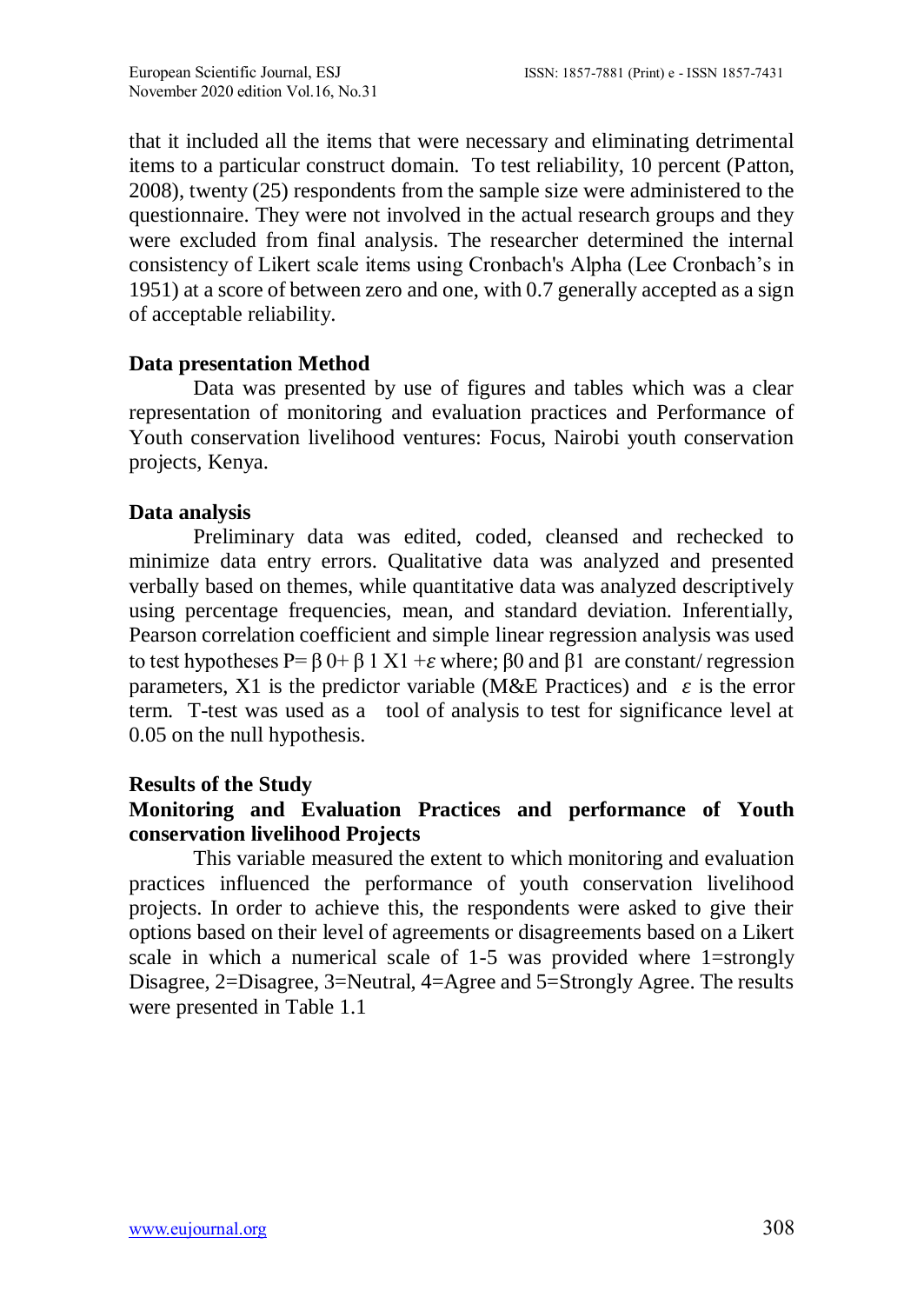| <b>Table 1.1</b> Monitoring and Evaluation Practices and performance of Youth conservation |  |  |  |  |  |  |  |
|--------------------------------------------------------------------------------------------|--|--|--|--|--|--|--|
| Luckhood Decisate                                                                          |  |  |  |  |  |  |  |

|                  |                                                                                                                                                                                                           |                      | livelihood Projects         |          |                                            |                         |      |                   |
|------------------|-----------------------------------------------------------------------------------------------------------------------------------------------------------------------------------------------------------|----------------------|-----------------------------|----------|--------------------------------------------|-------------------------|------|-------------------|
|                  | <b>Statements</b>                                                                                                                                                                                         | Strongly<br>disagree | Disagree Neutral            |          | Agree                                      | Strongly Mean<br>agree  |      | Std.<br>Deviation |
| 1.               | My group has impact evaluation reports<br>over time on Project implementation<br>processes.                                                                                                               |                      | 179(72.2) 34(13.7) 35(14.1) |          | $\overline{0}$                             | $\theta$                | 1.42 | .727              |
| 2.               | The group holds evaluative consultative<br>meetings on financial flows for shared<br>profits and dividends                                                                                                | 11(4.4)              | 4(1.6)                      |          | 38(15.3) 167(67.3) 28(11.3)                |                         | 3.79 | .831              |
| 3.               | The most immediate results from our<br>group projects are the outputs indicators<br>which relates directly to our projects for<br>continued improvement.                                                  | 39(15.7)             |                             |          | 48(19.4) 39(15.7) 106(42.7) 16(6.5)        |                         | 3.05 | 1.230             |
| $\overline{4}$ . | We often hold consultative evaluation<br>dissemination meetings between the<br>group members and key informants and<br>other stakeholders on solid waste<br>management                                    | 2(.8)                |                             |          | 58(23.4) 43(17.3) 127(51.2) 18(7.3)        |                         | 3.41 | 0.952             |
| 5.               | We have recorded actual benefits and<br>success stories by our group members as<br>a result of outcomes achieved over time<br>following the implementation of our<br>conservation projects.               | 7(2.8)               |                             |          | $118(47.6)$ $12(4.8)$ $111(44.8)$          | $\theta$                | 2.92 | 1.017             |
| 6.               | Group's strategic<br>designs<br>include<br>allocation<br>of<br>time<br>and<br>budget<br>framework<br>for<br>effective<br>implementation.                                                                  | $\mathbf{0}$         | 86(34.7)                    | 1(.4)    |                                            | 28(11.3) 133(53.6) 3.84 |      | 1.382             |
| 7.               | Team leaders<br>ensure<br>information<br>emerging from M&E is fed back into<br>our ongoing projects implementation<br>and future planning.                                                                | 151(60.9)            | 44(17.7) 38(15.3)           |          | 15(6.0)                                    | $\theta$                | 1.67 | 0.946             |
| 8.               | Our project promotes<br>stakeholders<br>participation in all our project related<br>activities                                                                                                            | 53(21.4)             | $88(35.5)$ 16(6.5)          |          | 68(27.4)                                   | 23(9.3)                 | 2.68 | 1.326             |
| 9.               | Project funders (GOK) has provided a<br>common reporting framework and a<br>M&E<br>standard<br>guidance<br>to<br>systematically<br>demonstrate<br>project<br>results                                      | 206(83.1)            | 4(1.6)                      | 38(15.3) | $\Omega$                                   | $\Omega$                | 1.32 | 0.726             |
|                  | 10. Customized application systems with<br>project-specific indicators help team<br>members track the project progress<br>along a results chain to contribute to<br>Vision 2030 social -economic pillars. | 50(20.2)             |                             |          | $17(6.9)$ $51(20.6)$ $114(46.0)$ $16(6.5)$ |                         | 3.12 | 1.259             |
|                  | 11. A systematic assessment of youth group<br>projects implementation capacity and<br>needs can inform government funding<br>towards scaling up or replicating youth<br>social-economic innovations.      | $\boldsymbol{0}$     | $\boldsymbol{0}$            |          | 40(16.1) 175(70.6) 33(13.3) 3.97           |                         |      | 0.543             |
|                  | Composite mean and standard deviation.                                                                                                                                                                    |                      |                             |          |                                            |                         | 2.83 | 0.303             |

Table 1.1 presents the responses of monitoring and evaluation practices on performance of Youth conservation livelihood projects in Nairobi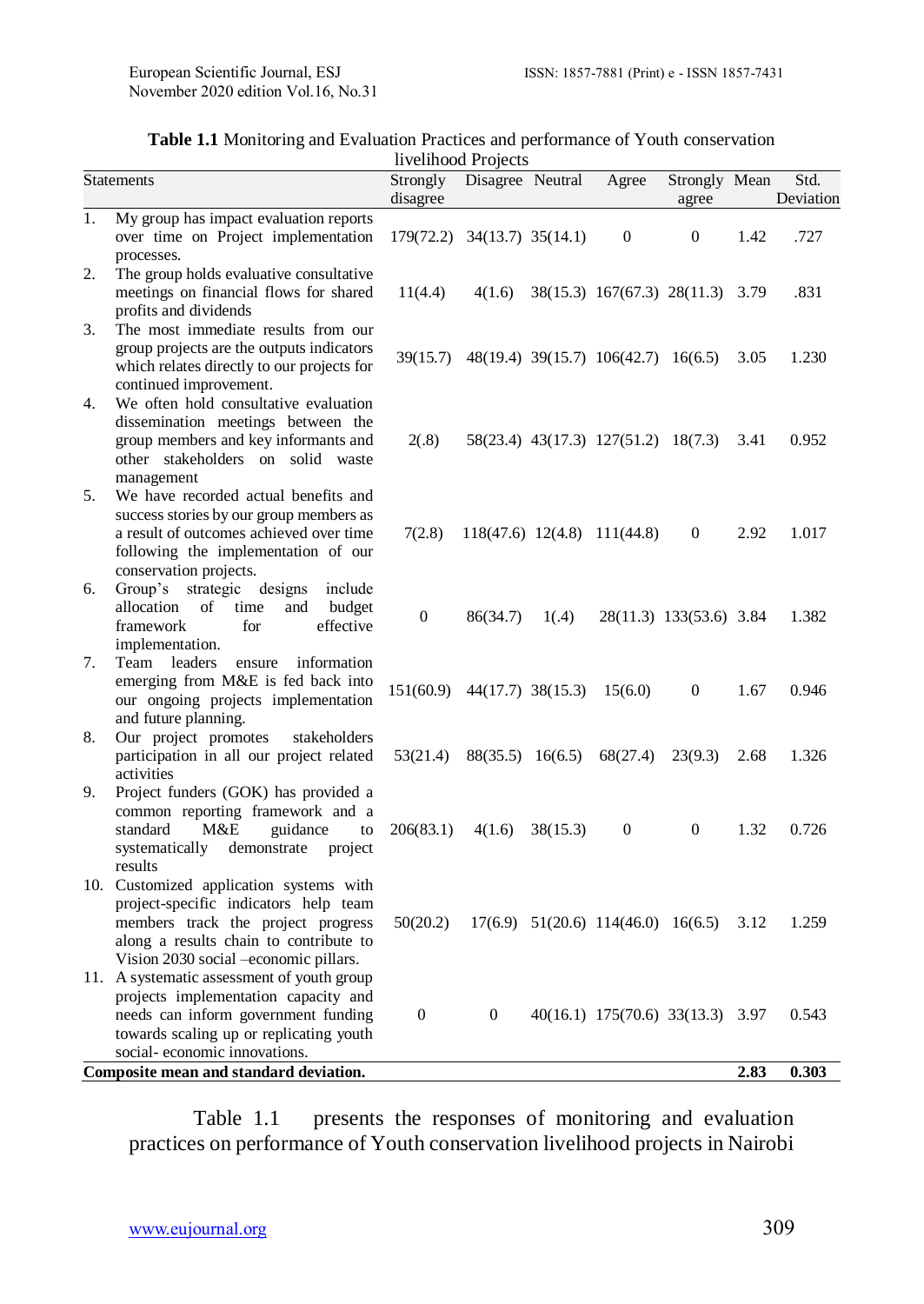County. The results were presented in mean and standard deviation. Eleven statements were developed to measure the extent to which monitoring and evaluation practices influenced the performance of Youth conservation livelihood projects.

Statement 1 "My group has impact evaluation reports over time on Project implementation processes", majority of respondents 179 (72.2%) strongly disagreed with the statement, 34(13.7%) respondents agreed and 35(14.1%) were neutral. This line item had a mean score of 1.42 and a standard deviation of 0.727 which was lower than the composite mean of 2.83 and a standard deviation of 0.303, implying that the statement negatively influence performance of Youth conservation livelihood projects in Nairobi County. The findings disagrees with previous literature reviewed in this study on relevant project management skills that include savings and investment and the relationship between each critical success factors towards the realization of profits for impact assessment (Carson Cheng, 2013). This findings depicts the respondent's status on investments which could be low or nothing at all. This implies that if youth group projects have to make impact, then something must done right from their inception to closure.

Statement 2 "The group holds evaluative consultative meetings on financial flows for shared profits and dividends", 167(67.3%) respondents agreed with the statement, 28(11.3%) strongly agreed, 38(15.3%) were neutral, 11(4.4%) respondents strongly disagreed while 4(1.6%) disagreed. This line item had a mean score of 3.79 and a standard deviation of 0.831 which was higher than the composite mean of 2.83 and a standard deviation of 0.303, implying that the findings positively influence performance of Youth conservation livelihood projects in Nairobi County. The findings concurs with study findings on the impetus of monitoring and evaluating budget to assess project performance (Carson- Cheng, 2013, which was also portrayed by the respondents in this study findings.

Statement 3 "The most immediate results from our group projects are the outputs indicators which relates directly to our projects for continued improvement", 106(42.7%) respondents agreed with the statement, 16 (6.5%) strongly agreed with the statement, 48 (19.4%) disagreed while 39(15.7%) while 39(15.7%). This line item had a mean score of 3.05 and a standard deviation of 1.230 which was higher than the composite mean of 2.83 and a standard deviation of 0.303, implying that the statement positively influence performance of Youth conservation livelihood projects in Nairobi County. The findings concur with empirical study on complexity of evaluation which expounds on culturally responsive evaluation approaches (Bagele *et. al.,* 2016). This confirms that youths perform tacit monitoring and evaluation regardless of formal M&E systems within their projects as indicated by this study findings.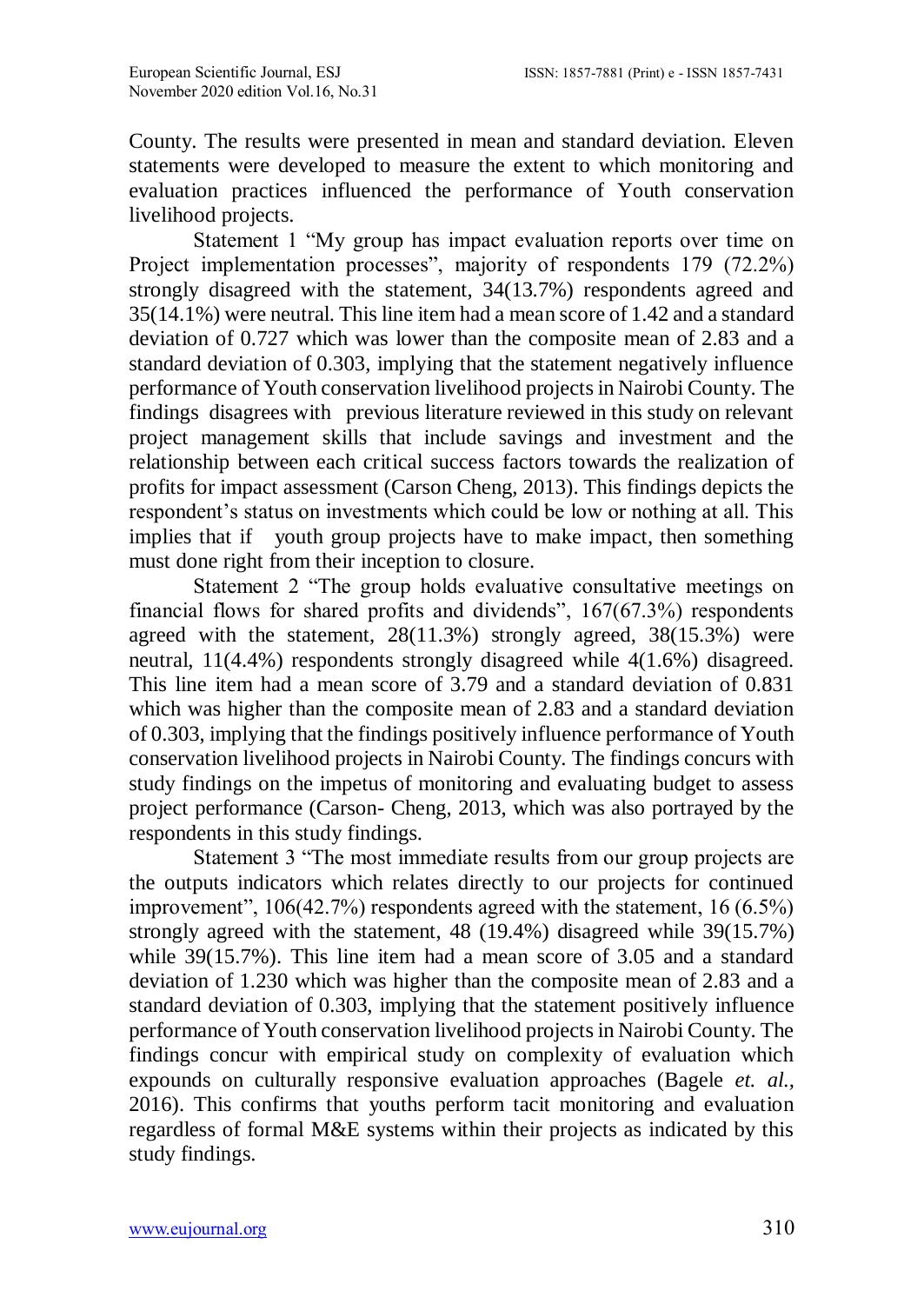Statement 4 "We often hold consultative evaluation dissemination meetings between the group members and key informants and other stakeholders on solid waste management", 127 (51.2%) agreed, 18(7.3%) strongly agreed, 58(23.4%) disagreed, 2(0.8%) strongly disagreed while 43(17.3%) were neutral. This line item had a mean score of 3.41 and a standard deviation of 0. 952 which was higher than the composite mean of 2.83 and a standard deviation of 0.303, implying that the statement positively influence performance of Youth conservation livelihood projects in Nairobi. This statement agrees with the exploratory study findings on monitoring and evaluation practices (Carson Cheng, 2013) that entails participatory approaches during project evaluation and dissemination, to enhance projects performance, which supports this study findings as well.

Statement 5 "We have recorded actual benefits and success stories by our group members as a result of outcomes achieved over time following the implementation of our conservation projects", 118 (47.6%) respondents disagreed with the statement, 7(2.8%) strongly disagreed,111(44.8%) agreed while 12(4.8%) were neutral. This line item had a mean score of 2.92 and a standard deviation of 1.017 which was higher than the composite mean of 2.83 and a standard deviation of 0.303, implying that the statement positively influence performance of Youth conservation livelihood projects in Nairobi. This findings agrees with literature reviewed findings on factors influencing project success that entails timely data collection, documentation of reports and success stories including lessons learnt, which also supports the findings of this study.

Statement 6 "Group's strategic designs include allocation of time and budget framework for effective implementation", 133(53.6%) respondents strongly agreed, 28(11.3%) agreed with the statement, 86 (34.7%) disagreed while  $1(0.4\%)$  respondents remained neutral. This line item had a mean score of 3.84 and a standard deviation of 1.382 which was higher than the composite mean of 2.83 and a standard deviation of 0.303, implying that the findings positively influence performance of Youth conservation livelihood projects in Nairobi. This findings approves the empirical study findings on developmental evaluation (Patton, 2010) which concludes that effective monitoring and evaluation practices entails projects strategic designs with a budget frame work to determine cost effectiveness during project implementation. This findings agrees with this study findings as established from the respondent's responses which implies that Youth conservation livelihood groups have their tacit frame works and designs that guide their projects.

Statement 7"Team leaders ensure information emerging from M&E is fed back into our ongoing projects implementation and future planning", 151(60.9%) respondents strongly disagreed, 44(17.7%) disagreed, 15(6.0%) agreed, while 38(15.3%) were neutral. This line item had a mean score of 1.67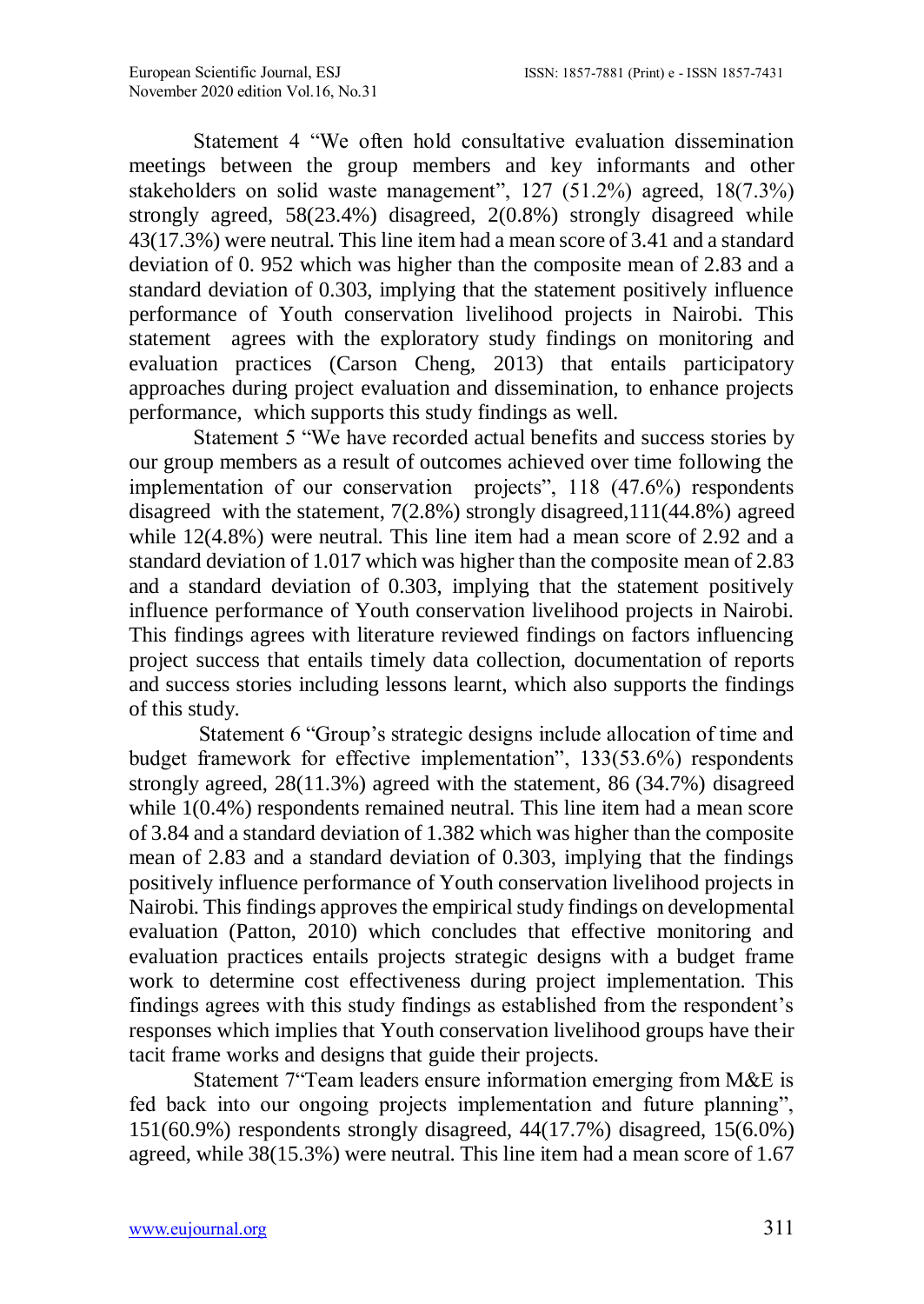and a standard deviation of 0.946 which was much lower than the composite mean of 2.83 and a standard deviation of 0.303, implying that the statement negatively influence performance of Youth conservation livelihood projects in Nairobi. This findings disagrees with the empirical study findings on managing effective evaluations which expounds on effects of stakeholders feedback and feed forward during project implementation (Rist, and Stame, 2006), implying that the respondents were not involved on projects processes; which support the findings of this study.

Statement 8 "Our project promotes stakeholders participation in all our project related activities", 88(35.5%), disagreed with the statement, 53(21.4%) strongly disagreed with the statement, 68(27.4%) respondents agreed, 23(9.3%) strongly agreed, while 16(6.5%) were neutral. This line item had a mean score of 2.68 and a standard deviation of 1.326 which was lower than the composite mean of 2.83 and a standard deviation of 0.303, implying that the statement positively influence performance of Youth conservation livelihood projects in Nairobi. This findings disagrees with empirical study findings on stakeholder's engagement during project implementation by Patton, (2009) which elaborates on the impetus for bottom- up approach for project performance. This findings addresses the gap in knowledge in this study denoting that Youth conservation livelihood groups ought to engage with stakeholders to enhance their solid waste projects performance. This findings alludes to culturally responsive monitoring and evaluation practices where youths are mentored on project performance by other successful stakeholders through experiential learning.

Statement 9 "Project funders (GOK) has provided a common reporting framework and a standard M&E guidance to systematically demonstrate project results", 206(83.1%) respondents strongly disagreed with the statement, 4(1.6%) respondents agreed while 38(15.3%) were neutral. This line item had a mean score of 1.32 and a standard deviation of 0.726 which was much lower than the composite mean of 2.83 and a standard deviation of 0.303, implying that the statement negatively influence performance of Youth conservation livelihood projects in Nairobi County. This findings support the empirical study findings by Rist, *et.al.;* 2012, on building of evaluation capacity to strengthen governance which describes the importance of a monitoring and evaluation policy framework by governments towards effect programme implementation.

Statement 10 "Customized application systems with project-specific indicators help team members track the project progress along a results chain to contribute to Vision 2030 social –economic pillars", 114(46.0%) respondents agreed with the statement,  $16(6.5%)$  strongly agreed,  $50(20.2%)$ strongly disagreed, 17(6.9%)respondents disagreed while 51(20.6%) were neutral. This line item had a mean score of 3.12 and a standard deviation of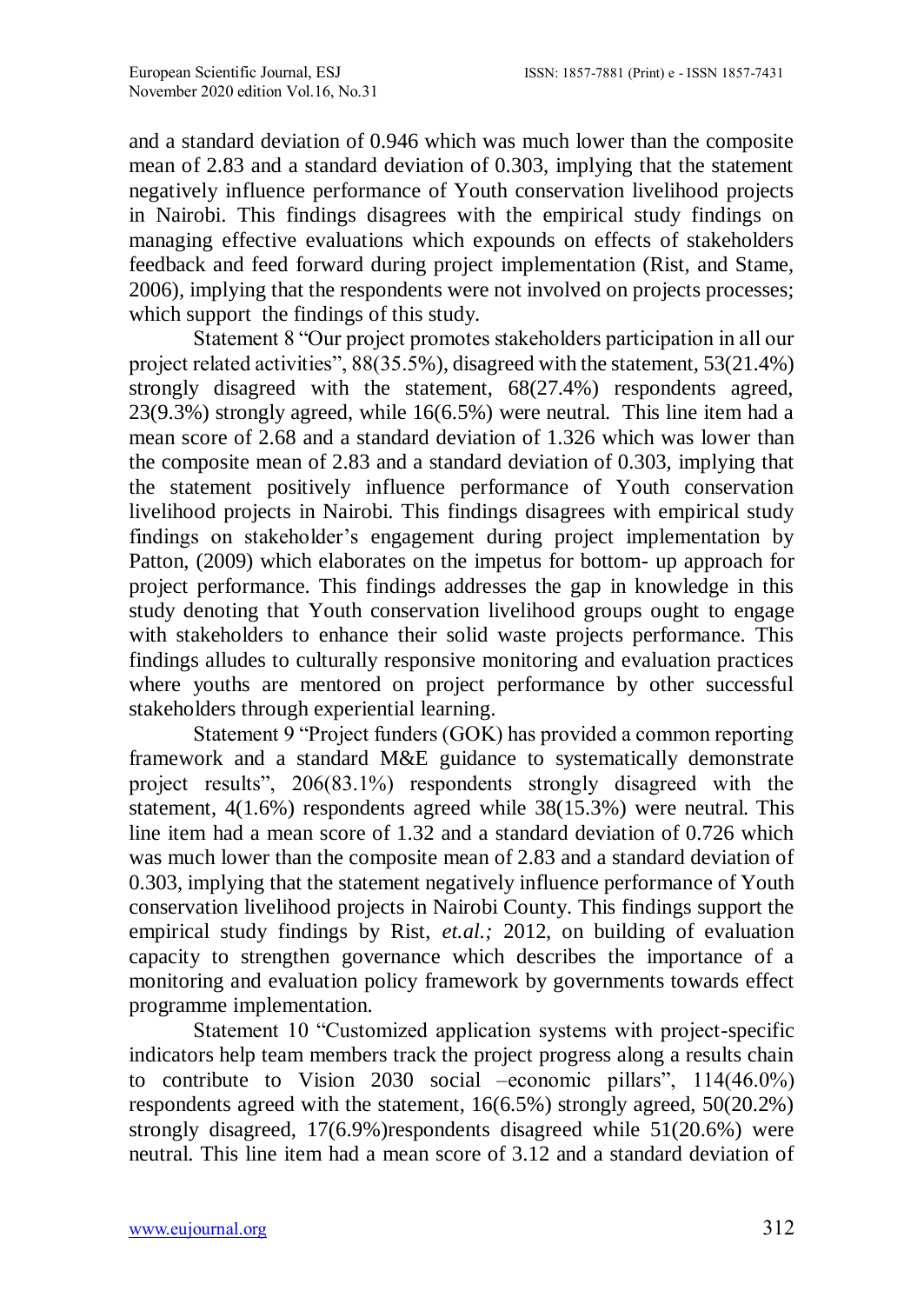1.259 which was higher than the composite mean of 2.83 and a standard deviation of 0.303, implying that the statement positively influence performance of Youth conservation livelihood projects in Nairobi County. This findings agreed with empirical study findings on Utilization –focused evaluation using technology leverages (Quinn, 2008). The findings infers that customized application systems with project indicators can enhance performance on Youth conservation livelihood projects through application programmes for tracking systematic project results.

Statement 11 "A systematic assessment of youth group projects implementation capacity and needs can inform government funding towards scaling up or replicating youth social-economic innovations", 175(70.6%) respondents agrees with the statement, 33(13.3%) strongly agreed with the statement while 40(16.1%) were neutral. This line item had a mean score of 3.97 and a standard deviation of 0.543 which was much higher than the composite mean of 2.83 and a standard deviation of 0.303, implying that the statement positively influence performance of Youth conservation livelihood projects in Nairobi. This statement agrees with empirical findings by Cummings, (2000) on results based management which expounds on Logic models that can be used as tools for systematic assessment of youth groups during project implementation. These he indicates are a viable monitoring and evaluation project evaluation practices to enable build capacity using participatory action approaches and in return thrush out youth capacity building needs to inform future funding. This findings also supports literature reviewed in this study on explanatory monitoring and evaluation knowledge and understanding on how project indictors accelerate development (Nyonge, Ndunge and Mulwa (2012), which can be replicated or funded on varied scope which affirms the respondents view in this study findings.

Response by the key informants when interviewed on monitoring and evaluation practices was cutting across various project management components particularly financial management and leadership skills. When asked concerning an existing Youth conservation livelihood monitoring and evaluation framework by the Directorate of youth, this is what he had to say;

*"We have already existing monitoring and evaluation forms designed to track the implementation of youth projects. We monitor attendance of the youth trainings using a designed list of participant which does not necessarily capture disaggregated data. We monitor the training sessions, the mode of delivery and the environment on which the youth capacity building sessions takes place. We take data on the number of participants' attendance per training on life skills or on Core Business Training skills and key them on our Government provided Note pads; then send to the Headquarters for their analysis".*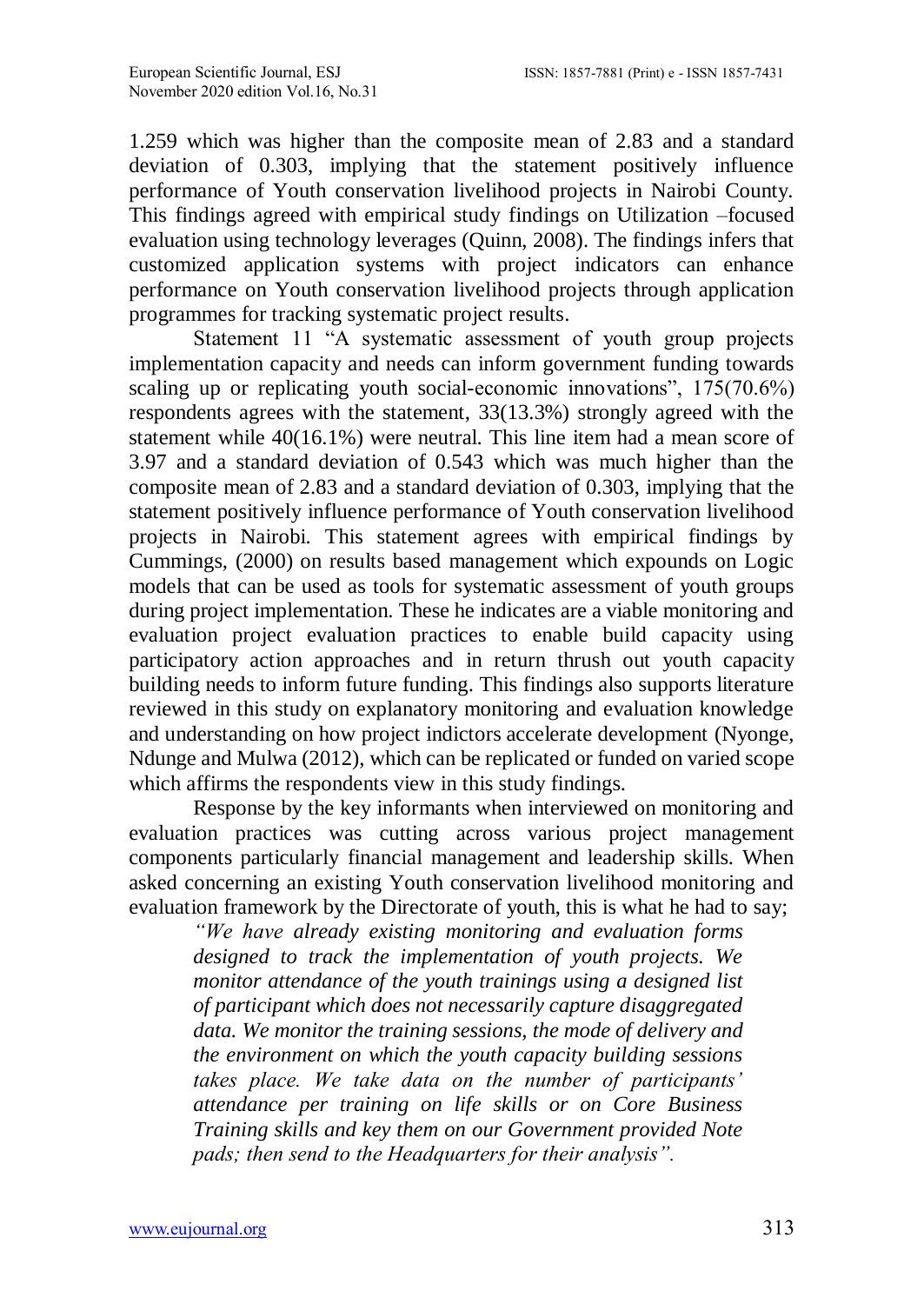## **Inferential analysis of Monitoring and Evaluation Practices and performance of Youth conservation livelihood Projects**

Correlation, regression analysis and hypothesis testing were conducted to determine the relationship between Monitoring and Evaluation Practices and performance of Youth conservation livelihood Projects. These are further discussed in subsequent themes:

## **Correlations Analysis of Monitoring and evaluation practices and Performance of Youth conservation livelihood Projects**

Table (1.2), the correlation output table shows that monitoring and evaluation practices characteristics were statistically significant (P-values under significant 2-tailed were all less than  $\alpha=0.05$ ) towards performance of youth conservation livelihood projects.

| <b>Table 1.2</b> Correlations Analysis of Monitoring and evaluation practices and of Performance |
|--------------------------------------------------------------------------------------------------|
| Youth conservation livelihood Projects                                                           |

|              |                     | Performance | MnEpractice |
|--------------|---------------------|-------------|-------------|
| Performance  | Pearson Correlation |             | $0.196***$  |
| of Youth     | $Sig. (2-tailed)$   |             | 0.002       |
| conservation |                     |             |             |
| livelihood   | N                   | 248         | 248         |
| projects     |                     |             |             |

\*\*. Correlation is significant at the 0.01 level (2-tailed).

From table 1.2, the correlation index between monitoring and evaluation and performance was positive and significant,  $r(247) = 0.196$ ; p≤0.05. This implies that as the level of monitoring and evaluation increases, the performance also increases.

Similarly, in order to determine the level of influence of monitoring and evaluation on performance, a regression analysis was performed on the variables as shown in table 1.3 on Regression analysis.

|       | Youth conservation livelihood Projects |            |                   |          |             |                          |        |
|-------|----------------------------------------|------------|-------------------|----------|-------------|--------------------------|--------|
|       | Model Summary                          |            |                   |          |             |                          |        |
| Model | R                                      | Adjusted R | Std. Error of the |          |             | <b>Change Statistics</b> |        |
|       | Square                                 | Square     | Estimate          | R Square | $F_{\perp}$ | df1 df2                  | Sig. F |
|       |                                        |            |                   | Change   | Change      |                          | Change |
|       | $0.196^{\mathrm{a}}$ 0.038             | 0.034      | 0.54041           | 0.038    | 9.777       | 1, 246                   | 0.002  |

**Table 1.3** Regression analysis of Monitoring and evaluation practices and Performance of Youth conservation livelihood Projects

a. Predictors: (Constant), MnE practice

From this analysis, it was observed from the model summary table 0.196 with an R square of 0.38 implying that monitoring and evaluation practices variable could explain about 0. 34 percent of the total variance in performance of youth project. This implies that monitoring and evaluation practices alone is not necessarily a good fit measure on performance. The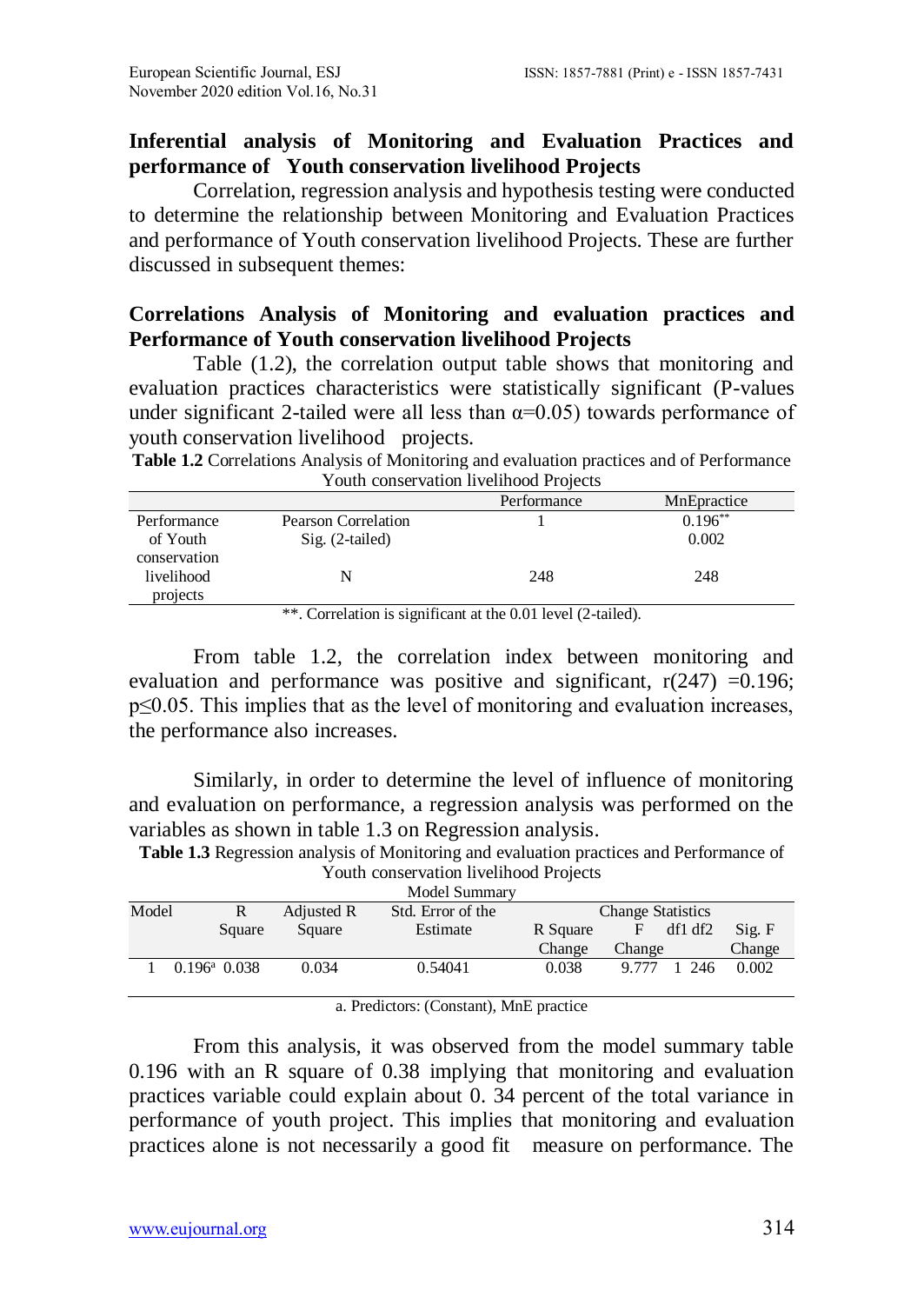findings established that 66 percent of the total variance is influenced by other culturally responsive monitoring and evaluation practices that are based on axiological philosophical paradigms that may collectively increase performance within a project significantly.

To test whether this model was significant in enabling predictions containing the moderating variable and dependent variable, the ANOVA table was produced and the results are as shown in Table 1.4

|                                    | practices and reflormance of Touth conservation hyemrode ribjects                                                                                                                                                                                                                                                                                       |                |     |             |       |                   |  |  |  |
|------------------------------------|---------------------------------------------------------------------------------------------------------------------------------------------------------------------------------------------------------------------------------------------------------------------------------------------------------------------------------------------------------|----------------|-----|-------------|-------|-------------------|--|--|--|
|                                    | Model                                                                                                                                                                                                                                                                                                                                                   | Sum of Squares | Df  | Mean Square |       | Sig.              |  |  |  |
|                                    | Regression                                                                                                                                                                                                                                                                                                                                              | 2.855          |     | 2.855       | 9.777 | .002 <sup>b</sup> |  |  |  |
|                                    | Residual                                                                                                                                                                                                                                                                                                                                                | 71.843         | 246 | .292        |       |                   |  |  |  |
|                                    | Total                                                                                                                                                                                                                                                                                                                                                   | 74.698         | 247 |             |       |                   |  |  |  |
| a. Dependent Variable: Performance |                                                                                                                                                                                                                                                                                                                                                         |                |     |             |       |                   |  |  |  |
|                                    | $\mathbf{1}$ <b>n</b> $\mathbf{1}'$ $\mathbf{1}'$ $\mathbf{1}'$ $\mathbf{1}'$ $\mathbf{1}'$ $\mathbf{1}'$ $\mathbf{1}'$ $\mathbf{1}'$ $\mathbf{1}'$ $\mathbf{1}'$ $\mathbf{1}'$ $\mathbf{1}'$ $\mathbf{1}'$ $\mathbf{1}'$ $\mathbf{1}'$ $\mathbf{1}'$ $\mathbf{1}'$ $\mathbf{1}'$ $\mathbf{1}'$ $\mathbf{1}'$ $\mathbf{1}'$ $\mathbf{1}'$ $\mathbf{1}'$ |                |     |             |       |                   |  |  |  |

**Table 1.4** ANOVA Table showing Regression Model of Monitoring and evaluation practices and Performance of Youth conservation livelihood Projects

b. Predictors: (Constant), MnEpractice

The ANOVA table showed that in the global model, monitoring and evaluation practices had significant prediction on performance of Youth conservation livelihood projects, This implied that the levels of monitoring and evaluation practices possessed by youths may be a good predictor of performance of youth conservation projects; though not very significant  $F(5,242) = 9.777 \text{ p} \leq 0.05$ 

**Table 1.5** Coefficientsa Regression table of Monitoring and evaluation practices and Performance of Youth conservation livelihood Projects

| I criticalize of Tourn conservation inventious Frojects |                           |                             |            |                                  |           |      |  |  |
|---------------------------------------------------------|---------------------------|-----------------------------|------------|----------------------------------|-----------|------|--|--|
|                                                         | Model                     | Unstandardized Coefficients |            | <b>Standardized Coefficients</b> |           | Sig. |  |  |
|                                                         |                           |                             | Std. Error | <b>Beta</b>                      |           |      |  |  |
|                                                         |                           | 2.612                       | .323       |                                  | 8.086.000 |      |  |  |
|                                                         | (Constant)<br>MnEpractice | 354                         | 113        | .196                             | 3.127.002 |      |  |  |

The Table 1.5 of regression coefficient showed that the unstandardised beta coefficient for: monitoring and evaluation practices to be 0.354. The T value for monitoring and evaluation was significant,  $T(247) = 3.127$ .

# **Hypothesis testing**

The study sought to investigate on Monitoring and evaluation practices and Performance of Youth conservation livelihood Projects. Pearson correlation coefficient was used to test the relationship between Monitoring and evaluation practices and Performance of Youth conservation livelihood Projects. This was done at 95% level of confidence. In order to prove the validity of this claim, both correlation and regression analysis were run on the SPSS programme version 22 based on the decision criterion that any P-value less than the threshold of  $\alpha=0.05$  would be considered significant and subsequently lead to the rejection of the null hypothesis and acceptance of the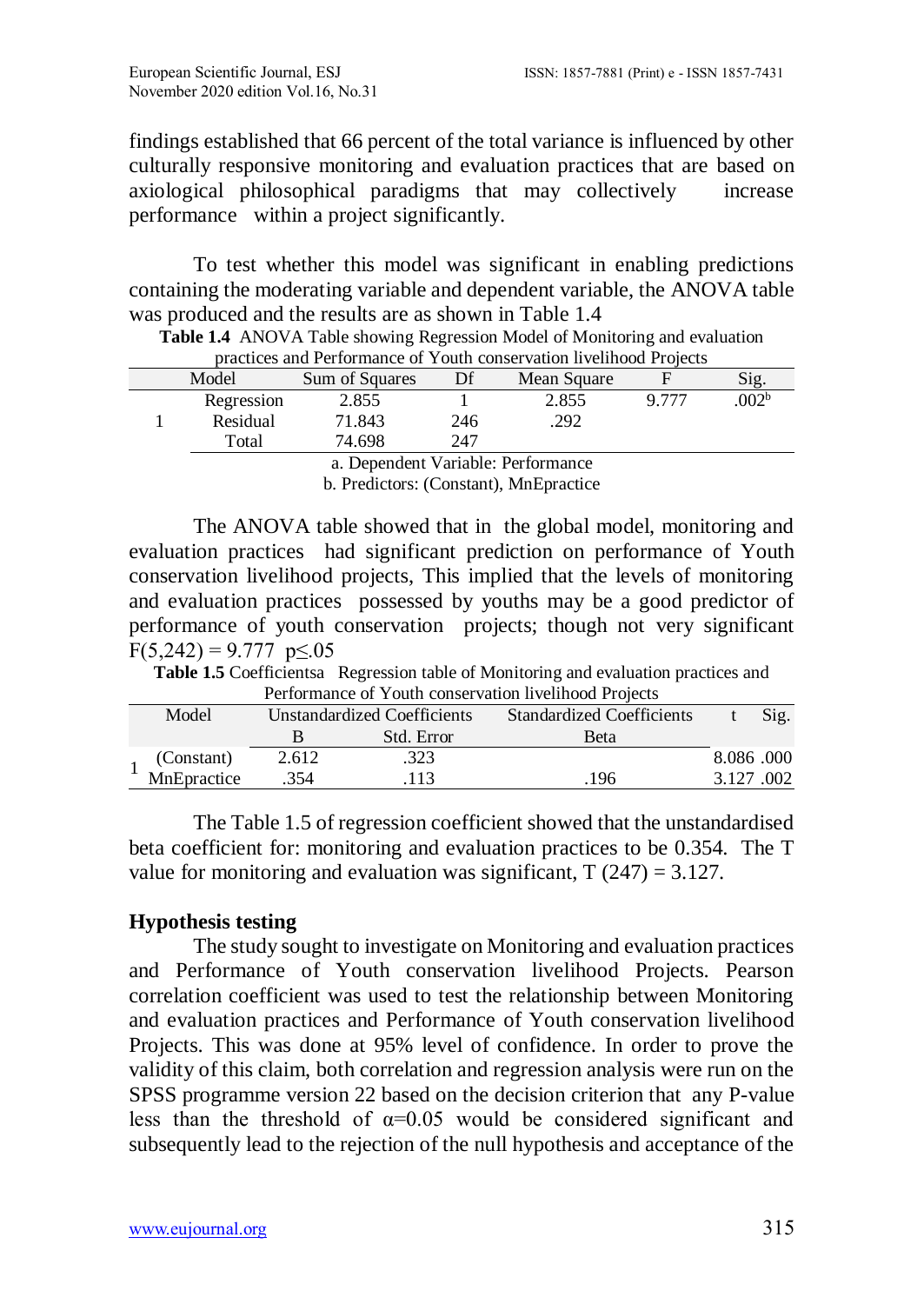alternative hypothesis or fail to reject the null hypothesis when the P-value obtained is greater than the threshold of  $\alpha$ =0.05 while failing to accept the alternative hypothesis. From the findings of regression and correlation analysis, it can be depicted that Monitoring and evaluation practices significantly influenced the level of performance of youth conservation project, F (5,242) = 9.777 p $\leq$ .05. This therefore rejects the null hypothesis which stated that:

H0: There is no significant relationship between monitoring and evaluation practices on performance of youth conservation projects in Nairobi; and accepted the alternative hypothesis:  $H_1$ : There is a significant relationship between monitoring and evaluation practices and performance of youth conservation projects in Nairobi County.

## **Conclusion**

The objective in this study was basically to assess the extent to which monitoring and evaluation practices affect the performance of Youth conservation livelihood projects. The study findings provided the evidence that the level of performance increases as monitoring and evaluation practices intensifies, implying that levels of monitoring and evaluation knowledge and practices possessed by youths may be a good predictor of performance in projects implementation. Following statistical analysis, the study therefore concluded that there is a significant relationship between monitoring and evaluation practices and performance of Youth conservation livelihood projects.

## **Recommendations**

Based on this finding, the following suggestions were recommended:

- I. The study recommends monitoring and evaluation practices that include basic research; status assessment; and effectiveness measurement, performance evaluation framework, by developing a Theory of change Project Management Model (ToCPMM). The purpose of this performance model is to illustrate a sequence of causeand-effect relationships discussion between different stakeholders groups on the context any initiative seeks to influence including other actors able to influence change.
- II. The study also recommends Policy actions by government to link youths to industry with an aim to learn, nature and practice monitoring and evaluation skills through mentorship programs from National and County firms public entities and other Corporates so as to incubate their skills for effective and gainful projects performance.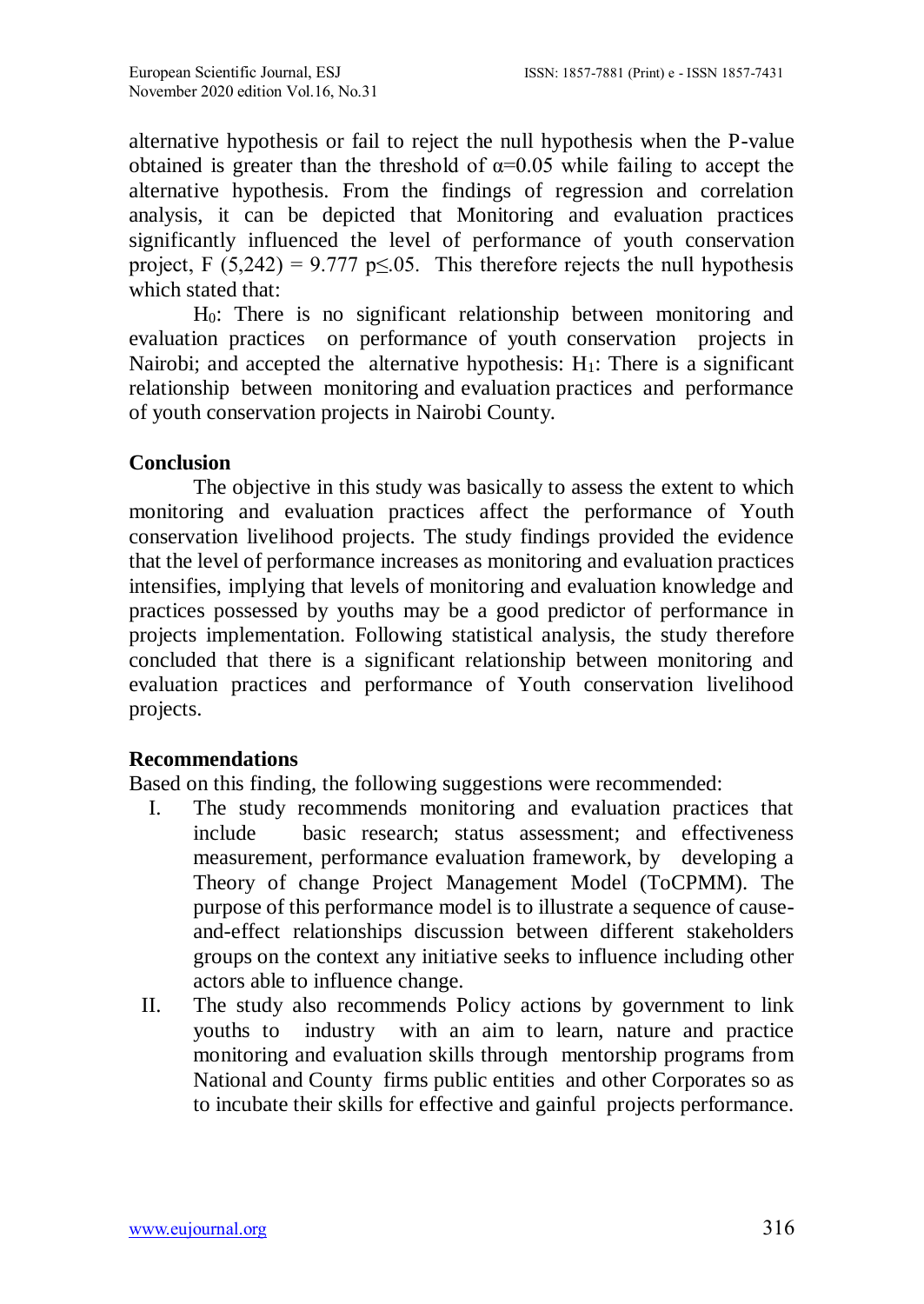#### **References:**

- 1. Afon, A. (2012). "A survey of operational characteristics, socioeconomic and health effects of scavenging activity in Lagos, Nigeria", Waste Management and Research, 30(7).Angen, M. J. (2000). Evaluating interpretive inquiry: Reviewing the validity debate and opening the dialogue. Qualitative Health Research
- 2. Awiti and Scott (2016); Aga Khan University Bruce Scott. The Kenya Youth Survey Report
- 3. Bagele Chilisa, Thenjiwe Emily Major, Michael Gaotlhobogwe & Hildah Mokgolodi (2016): Decolonizing and Indigenizing Evaluation Practice in Africa: Toward African Relational Evaluation Approaches; University of Botswana.
- 4. Carlos Hernandez Ferreiro (2017): Monitoring and Evaluation and Learning Practices; the UCLG Capacity and Institution Building (CIB) Working Group: The Hague (Netherlands)
- 5. Carson-Cheng, E. & Jones, M. (2013). Using Focus Groups to Enhance your Evaluation. Centre for Community Health and Evaluation, USA: Healthcare Community Georgia Foundation Publication.
- 6. Craig Valters, 2014, Theories of Change in International Development: Communication, Learning, or Accountability.
- 7. Dale, R. (2004). Evaluating development programmes and projects (2nd ed.). Thousand Oaks, California: Sage Publications Inc.
- 8. Directorate of Youth Affairs (2016); Ministry of Public Service, Youth and Gender Affairs
- 9. Hood, S. (2009). "Evaluation for and by Navajos: A Narrative Case of the Irrelevance of Globalization." In K. E. Ryan and J. B. Cousins (Eds.). The SAGE International Handbook of Educational Evaluation (pp. 447–463). Thousand Oaks, CA: Sage,
- 10. ILO (2017): Methodology of the global estimates of child labor, (Geneva, International Labor Organization.
- 11. Irene Gujit. (2013). Working with Assumptions in a Theory of Change Process TOC: Copyright 2016 Innovations for Poverty Action
- 12. Kathryn E. Newcomer, Harry P. Hatry and Joseph S. Wholey (2015) Handbook of Practical Program Evaluation, Fourth Edition.
- 13. McNamara, C. (2009). Basic Guide to Program Evaluation. (Retrieved from http://managementhelp.org/evaluatn/fnl\_eval.htm.
- 14. Michael, B. (1994). Monitoring and evaluating social programs in developing countries, Washington D.C: World Bank:
- 15. Nyonje, R., Ndunge, D. & Mulwa, S. A. (2012) Monitoring and Evaluation of Projects and Programs: A Handbook for Students and Practitioners. Nairobi: Aura Publishers.